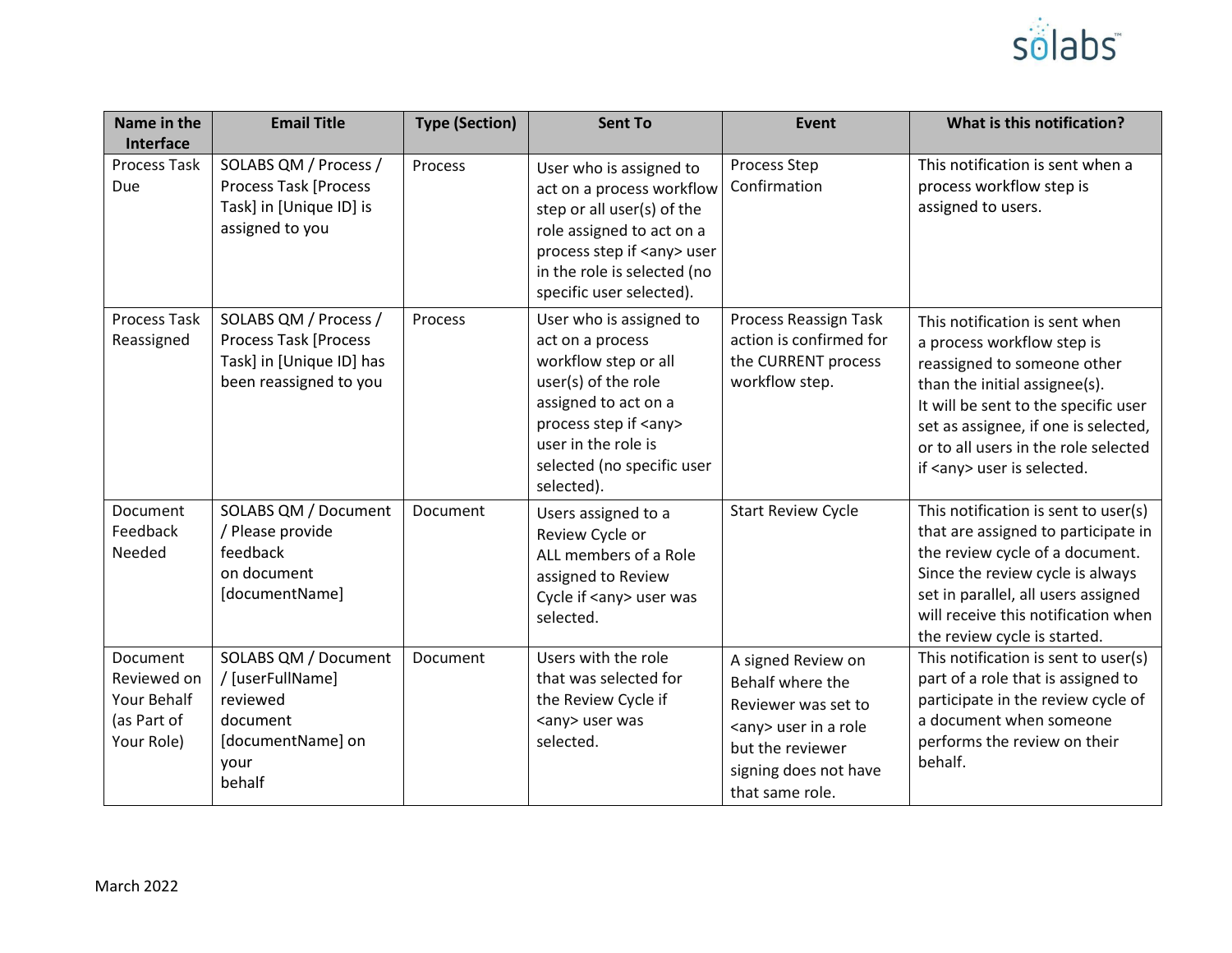

| Name in the<br>Interface                              | <b>Email Title</b>                                                                                       | <b>Type (Section)</b> | <b>Sent To</b>                                                                                                          | Event                                                                                                                                                                     | What is this notification?                                                                                                                                                                                                              |
|-------------------------------------------------------|----------------------------------------------------------------------------------------------------------|-----------------------|-------------------------------------------------------------------------------------------------------------------------|---------------------------------------------------------------------------------------------------------------------------------------------------------------------------|-----------------------------------------------------------------------------------------------------------------------------------------------------------------------------------------------------------------------------------------|
| <b>Document</b><br>Reviewed on<br>Your Behalf         | SOLABS QM / Document<br>/ [userFullName]<br>reviewed<br>document<br>[documentName] on<br>your<br>behalf  | Document              | User that was assigned<br>as the Reviewer                                                                               | A signed Review on<br><b>Behalf where Reviewer</b><br>was set to a role AND to<br>a specific<br>user in that role but the<br>reviewer signing is not<br>the user assigned | This notification is sent to the<br>specific user that is assigned to<br>participate in the review cycle of<br>a document when someone<br>performs the review on his/her<br>behalf.                                                     |
| <b>Review Cycle</b><br>Stopped<br>with<br>Comments    | SOLABS QM / Document<br>/ Review cycle for<br>document<br>[documentName] has<br>been stopped             | Document              | [Originator]<br>[documentOwner]<br>[documentCoordinator]<br>when set as required<br>attributes for the<br>Document Type | Stop Cycle                                                                                                                                                                | This notification is sent when the<br>review cycle of a document is<br>stopped by using the Stop Cycle<br>option, which requires a<br>mandatory comment.                                                                                |
| <b>Review Cycle</b><br>Stopped<br>with<br>Comments    | SOLABS QM / Document<br>/ Review cycle for<br>document<br>[documentName] has<br>been stopped             | Document              | [Originator]<br>[documentOwner]<br>[documentCoordinator]<br>when set as required<br>attributes for the<br>Document Type | Review Cycle Decision =<br>"Cycle stopped with<br>comments"                                                                                                               | This notification is sent when the<br>review cycle of a document is<br>performed, and the Cycle<br>stopped with comments Review<br>Decision is selected.                                                                                |
| Document<br>Comments<br>Provided                      | SOLABS QM / Document<br>/ [userFullName]<br>provided<br>comments on document<br>[documentName]           | Document              | [Originator]<br>[documentOwner]<br>[documentCoordinator]<br>when set as required<br>attributes for the<br>Document Type | Review Cycle Decision =<br>"Reviewed, see<br>comments"                                                                                                                    | This notification is sent when the<br>review cycle of a document is<br>performed and the Reviewed see<br>comments Review Decision is<br>selected. It is sent after the user<br>who selects this decision has<br>completed their review. |
| <b>Review Cycle</b><br>Completed,<br>with<br>Comments | SOLABS QM / Document<br>/ Review cycle<br>completed<br>for document<br>[documentName] (WITH<br>comments) | Document              | [Originator]<br>[documentOwner]<br>[documentCoordinator]<br>when set as required<br>attributes for the<br>Document Type | Review Cycle is<br>Completed with<br>decisions of "Reviewed,<br>see comments"                                                                                             | This notification is sent when the<br>review cycle of a document is<br>completed and one of the<br>reviewers has selected the<br>Review Decision Cycle stopped<br>with comments.                                                        |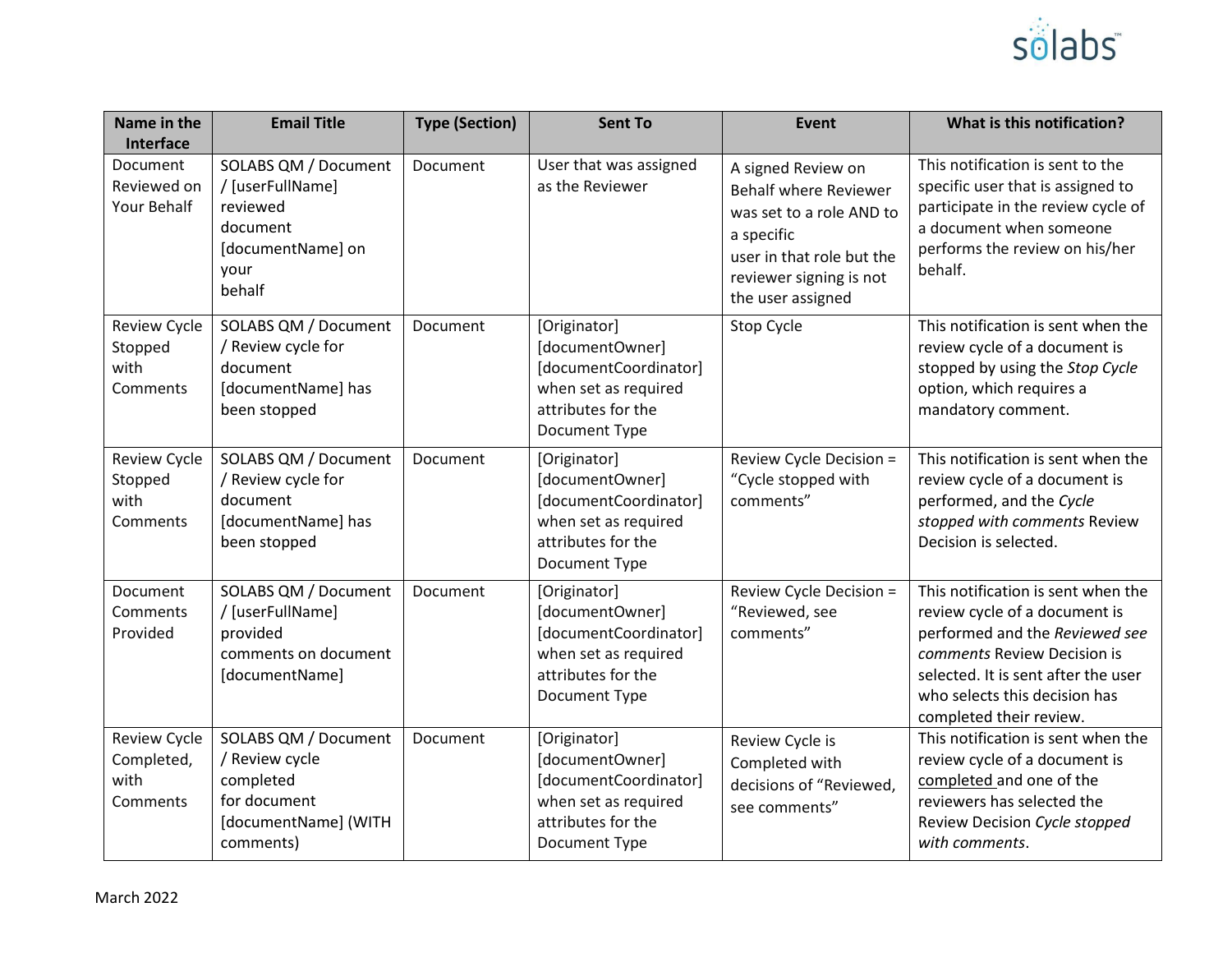

| Name in the<br>Interface                            | <b>Email Title</b>                                                                                                        | <b>Type (Section)</b> | <b>Sent To</b>                                                                                                                                                                         | Event                                                                                                                                                  | What is this notification?                                                                                                                                                                                                                                                       |
|-----------------------------------------------------|---------------------------------------------------------------------------------------------------------------------------|-----------------------|----------------------------------------------------------------------------------------------------------------------------------------------------------------------------------------|--------------------------------------------------------------------------------------------------------------------------------------------------------|----------------------------------------------------------------------------------------------------------------------------------------------------------------------------------------------------------------------------------------------------------------------------------|
| <b>Review Cycle</b><br>Completed,<br>no<br>Comments | SOLABS QM / Document<br>/ Review cycle<br>completed<br>for Document<br>[documentName] (NO<br>comment)                     | Document              | [Originator]<br>[documentOwner]<br>[documentCoordinator]<br>when set as required<br>attributes for the<br>Document Type                                                                | Review Cycle is<br>Completed<br>with all Review Decisions<br>= "Ok, no change"                                                                         | This notification is sent when the<br>review cycle of a document is<br>completed and there is no<br>reviewer that has selected the<br>decision Reviewed see comments.                                                                                                            |
| Document to<br>Approve                              | SOLABS QM / Document<br>/ Please approve<br>document<br>[documentName]                                                    | Document              | Users assigned to an<br>Approval Cycle at<br>Order = 1 or ALL<br>members of the role<br>assigned to an<br>Approval Cycle at<br>Order = $1$ , if <any><br/>user was selected.</any>     | <b>Start Approval Cycle</b><br>$(Order = 1)$                                                                                                           | This notification is sent when<br>users have to participate in the<br>approval cycle of a document and<br>are at Level 1 for the Approval<br>Cycle.                                                                                                                              |
| Document to<br>Approve                              | SOLABS QM / Document<br>/ Please approve<br>document<br>[documentName]                                                    | Document              | Users assigned to an<br>Approval Cycle at<br>Order >1 or ALL<br>members of the role<br>assigned to an<br>Approval Cycle at<br>Order $> 1$ , if $\langle$ any $>$<br>user was selected. | Approval by all users at<br>Order = $1$                                                                                                                | This notification is sent when the<br>approval cycle of a document is<br>set in series to the approvers,<br>each time a new order is reached<br>(i.e.: when approver at order 1<br>has completed the approval,<br>approver(s) set at order 2 receive<br>the notification, etc.). |
| Document<br>Approved on<br>Behalf of a<br>Role      | SOLABS QM / Document<br>/ [userFullName]<br>approved document<br>[documentName] on<br>behalf of role<br>[userFCTRoleName] | Document              | Users with a role that<br>was set as an approver<br>and<br>[Originator]<br>[documentCoordinator]<br>[documentOwner]<br>when set as required<br>attributes for the<br>Document Type     | A signed Approval on<br>Behalf when approval<br>is assigned to <any><br/>user in a role bit the<br/>actual approver is not<br/>in that same role</any> | This notification is sent when<br>someone performs the approval<br>of a document on behalf of<br>someone else when the cycle<br>step is assigned to a role (no<br>specific user in that role) and the<br>user performing the approval in<br>NOT in the role assigned.            |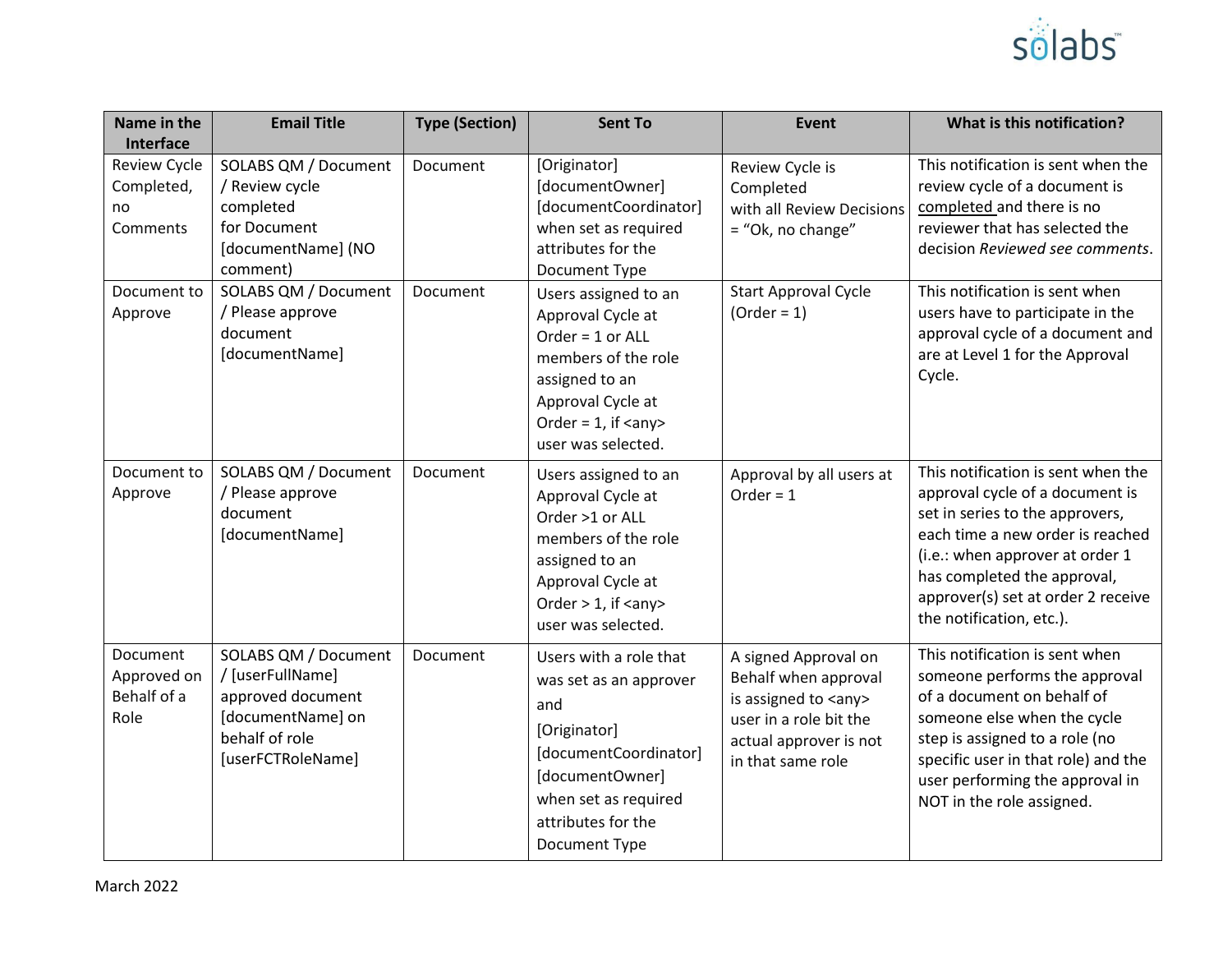

| Name in the<br>Interface                                            | <b>Email Title</b>                                                                                                                | <b>Type (Section)</b> | <b>Sent To</b>                                                                                                                                                        | <b>Event</b>                                                                                                                                                                                       | What is this notification?                                                                                                                                                                                                                                                                                                     |
|---------------------------------------------------------------------|-----------------------------------------------------------------------------------------------------------------------------------|-----------------------|-----------------------------------------------------------------------------------------------------------------------------------------------------------------------|----------------------------------------------------------------------------------------------------------------------------------------------------------------------------------------------------|--------------------------------------------------------------------------------------------------------------------------------------------------------------------------------------------------------------------------------------------------------------------------------------------------------------------------------|
| <b>Document</b><br>Approved on<br>Behalf of a<br>User               | SOLABS QM / Document<br>/ [userFullName]<br>approved<br>document<br>[documentName] on<br>behalf of user<br>[userFullNameSelected] | Document              | Users that were set as<br>approvers<br>and<br>[Originator]<br>[documentCoordinator]<br>[documentOwner]<br>when set as required<br>attributes for the<br>Document Type | A signed Approval on<br>Behalf when approval is<br>assigned to a role AND<br>to a specific user in that<br>role, but the actual<br>approver is not the user<br>assigned                            | This notification is sent when<br>someone performs the approval<br>of a document on behalf of<br>someone else when the<br>approval was assigned to a<br>specific person.                                                                                                                                                       |
| Document<br>Rejected<br>During<br>Approval<br>Cycle                 | SOLABS QM / Document<br>/ Document<br>[documentName] has<br>been rejected during<br>approval cycle                                | Document              | [Originator]<br>[documentCoordinator]<br>[documentOwner]<br>when set as required<br>attributes for the<br>Document Type                                               | Approval Decision of<br>Reject                                                                                                                                                                     | This notification is sent as soon<br>as someone submits an Approval<br>Decision of Reject.                                                                                                                                                                                                                                     |
| Document<br>Rejected on<br>Your Behalf<br>(as Part of<br>Your Role) | SOLABS QM / Document<br>/ [userFullName]<br>rejected<br>approval of document<br>[documentName] on<br>vour<br>behalf               | Document              | Users in role that<br>was set to approve<br>the document                                                                                                              | An Approval Decision<br>of Reject on Behalf<br>when Approver is<br>assigned to a role AND<br>to <any> user in that<br/>role but the actual<br/>approver does not<br/>have that role assigned</any> | This notification is sent when<br>someone performs the approval<br>of a document on behalf of<br>someone else when the<br>approval of a document is<br>assigned to a role, but no<br>specific user in that role, but the<br>actual approver is NOT in the<br>role assigned and the Approval<br>Decision of Reject is selected. |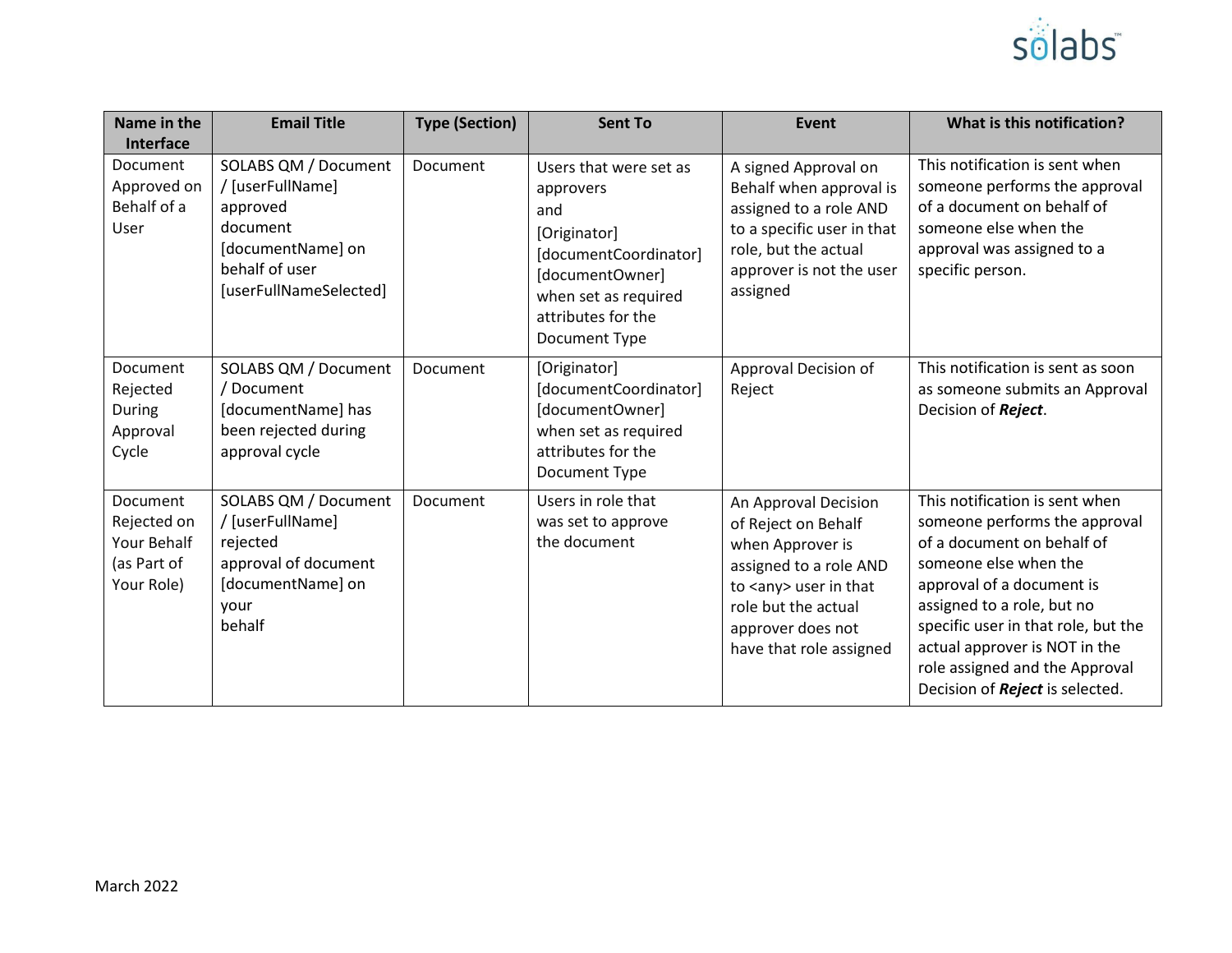

| Name in the<br>Interface                         | <b>Email Title</b>                                                                                                  | <b>Type (Section)</b> | <b>Sent To</b>                                                                                                                                                                                                                   | Event                                                                                                                                                                                | What is this notification?                                                                                                                                                                                                  |
|--------------------------------------------------|---------------------------------------------------------------------------------------------------------------------|-----------------------|----------------------------------------------------------------------------------------------------------------------------------------------------------------------------------------------------------------------------------|--------------------------------------------------------------------------------------------------------------------------------------------------------------------------------------|-----------------------------------------------------------------------------------------------------------------------------------------------------------------------------------------------------------------------------|
| Document<br>Rejected<br>on Your<br><b>Behalf</b> | SOLABS QM / Document<br>/ [userFullName]<br>rejected<br>approval of document<br>[documentName] on<br>your<br>behalf | Document              | Users that were<br>assigned as approvers                                                                                                                                                                                         | An Approval Decision of<br>Reject on Behalf when<br>the Approval was<br>assigned to a role AND a<br>specific user in that role,<br>but the actual approver<br>not the specified user | This notification is sent when<br>someone performs the approval<br>of a document on behalf of<br>someone else when the approval<br>was assigned to a specific person<br>and the Approval Decision of<br>Reject is selected. |
| Approval<br>Cycle<br>Stopped<br>with<br>Comments | SOLABS QM / Document<br>/ Approval cycle for<br>document<br>[documentName] has<br>been stopped                      | Document              | [Originator]<br>[documentCoordinator]<br>[documentOwner]<br>when set as required<br>attributes for the<br>Document Type                                                                                                          | Stop Cycle                                                                                                                                                                           | This notification is sent when the<br>approval cycle of a document is<br>stopped by using the Stop Cycle<br>function.                                                                                                       |
| Document<br>Approved                             | SOLABS QM / Document<br>/ Approval cycle<br>completed for document<br>[documentName]<br>(Document Approved)         | Document              | [Originator]<br>[documentCoordinator]<br>[documentOwner] when<br>set as required attributes<br>for the Document Type<br>If the condition for<br>notification Document<br>Effective is met, then this<br>notification is NOT sent | Approval Cycle is<br>Completed with<br>Approval Decisions of<br>Approved and was part<br>of a Document Control<br>Process                                                            | This notification is sent when the<br>approval cycle of a document is<br>completed, and all assigned<br>approvers have approved the<br>document.                                                                            |
| Document<br>Approved                             | SOLABS QM / Document<br>/ Approval cycle<br>completed for document<br>[documentName]<br>(Document Approved)         | Document              | [solabsTrainingAdminist<br>rator]<br>If the condition for<br>notification NOTIF-<br>1.0.38 is met, then this<br>notification is NOT sent                                                                                         | Approval Cycle is<br>Completed with<br>Approval Decisions of<br>Approved, was part of<br>a Document Control<br>Process and the<br>Document Type set is<br>"Training Required"        | This notification is sent when the<br>approval cycle of a document is<br>completed.                                                                                                                                         |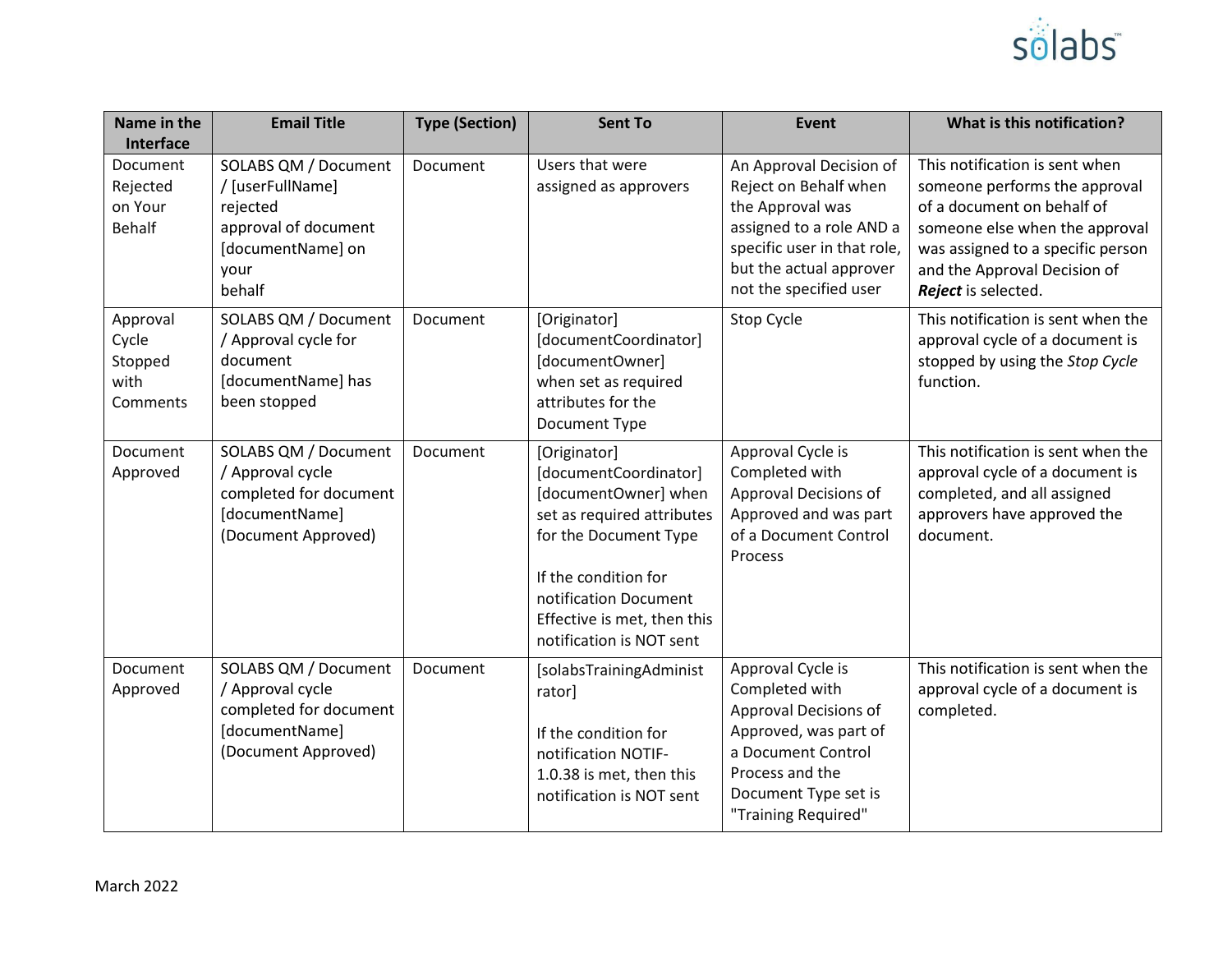

| Name in the<br>Interface         | <b>Email Title</b>                                                                                                                                                                                                                                                                                                            | <b>Type (Section)</b> | <b>Sent To</b>                                                                                                          | Event                                                                              | What is this notification?                                                                                                                                                                                                        |
|----------------------------------|-------------------------------------------------------------------------------------------------------------------------------------------------------------------------------------------------------------------------------------------------------------------------------------------------------------------------------|-----------------------|-------------------------------------------------------------------------------------------------------------------------|------------------------------------------------------------------------------------|-----------------------------------------------------------------------------------------------------------------------------------------------------------------------------------------------------------------------------------|
| Document<br>Superseded           | SOLABS QM / Document<br>/ Document<br>[documentName] has<br>been superseded by<br>document<br>[documentName]Where:<br>first [documentName] =<br>document (A)<br>superseded<br>by $(B)$<br>second<br>[documentName]<br>$=$ document (B) that<br>supersedes (A)                                                                 | Document              | [Originator]<br>[documentCoordinator]<br>[documentOwner]<br>when set as required<br>attributes for the<br>Document Type | Document is set to<br>Effective as part of a<br><b>Document Control</b><br>Process | This notification is sent when a<br>document is set to become<br>Effective on a particular date<br>or set to Effective by the<br>Document Coordinator, as part<br>of a Document Control<br>Process.                               |
| Referred<br>Document<br>Modified | SOLABS QM / Document<br>/ Document<br>[documentName] has<br>been modified and is a<br>reference of document<br>[documentName]<br>Where:<br>first [documentName] =<br>document (A) modified<br>and is set as Reference<br>in<br>(B)<br>second<br>[documentName]<br>= document (B) that has<br>document (A) set as<br>reference | Document              | [Originator]<br>[documentCoordinator]<br>[documentOwner]<br>when set as required<br>attributes for the<br>Document Type | Approval of document                                                               | This notification is sent when a<br>document is linked as a Referred<br>Document to another document,<br>and this referred document is<br>modified. It provides a way to<br>determine if the main document<br>needs modification. |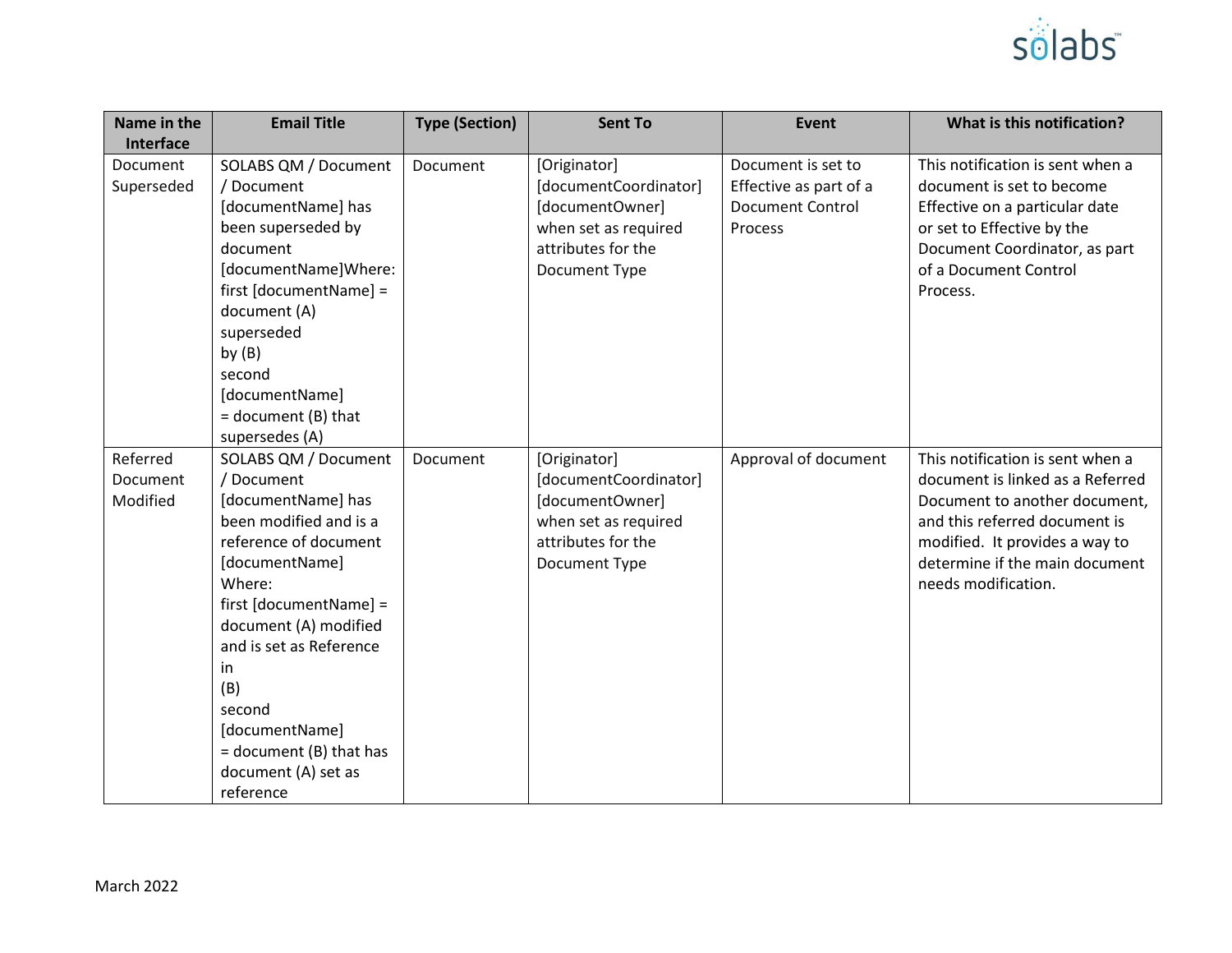

| Name in the<br>Interface                      | <b>Email Title</b>                                                                                                                                 | <b>Type (Section)</b> | <b>Sent To</b>                                                                                                                                                                                        | Event                                                                                                                                                                      | What is this notification?                                                                                                                                                                                                                                      |
|-----------------------------------------------|----------------------------------------------------------------------------------------------------------------------------------------------------|-----------------------|-------------------------------------------------------------------------------------------------------------------------------------------------------------------------------------------------------|----------------------------------------------------------------------------------------------------------------------------------------------------------------------------|-----------------------------------------------------------------------------------------------------------------------------------------------------------------------------------------------------------------------------------------------------------------|
| Document<br>Periodic<br>Review                | SOLABS QM / Document<br>/ SOLABS QM /<br>Document / Periodic<br>Review for<br>[documentName] is<br>planned to be completed<br>by [nextReviewDate]. | Document              | [Originator]<br>[documentCoordinator<br>] [documentOwner]<br>when set as required<br>attributes for the<br>Document Type                                                                              | <b>Next Review Date</b><br>setting minus the<br><b>Initiate Notifications</b><br>ahead of Review Date<br>setting.                                                          | This notification is sent when a<br>document is due for Periodic<br>Review in the number of months<br>set for the Notifications ahead of<br>Review Date setting.                                                                                                |
| Document to<br>Retire                         | SOLABS QM / Document<br>/ The document<br>[documentName] retire<br>cycle is available for your<br>approval                                         | Document              | Users assigned as<br>approvers for a Retire<br>Cycle step at Order = $1$ or<br>ALL users with the role<br>assigned to approve a<br>Retire Cycle at Order = 1<br>if <any> user was<br/>selected.</any> | <b>Start Retire Cycle</b><br>$(Order = 1)$                                                                                                                                 | This notification is sent when<br>users are assigned as Level 1<br>approvers for a document retire<br>cycle.                                                                                                                                                    |
| Document to<br>Retire                         | SOLABS QM / Document<br>/ The document<br>[documentName] retire<br>cycle is available for your<br>approval                                         | Document              | Users assigned as<br>approvers for a Retire<br>Cycle at Order >1 or ALL<br>users with the role<br>assigned to approve<br>Retire Cycle at Order > 1<br>if <any> user was<br/>selected.</any>           | An Approval Decision by<br>all users at Order = $1$ of a<br><b>Retire Cycle</b>                                                                                            | This notification is sent when<br>users are assigned at as<br>approvers at Level $=$ >1 and the<br>approvers at the previous level<br>have completed their approvals.                                                                                           |
| Document<br>Retired on<br>Behalf of a<br>Role | SOLABS QM / Document<br>/ [userFullName]<br>approved retirement of<br>document<br>[documentName] on<br>behalf of role<br>[userFCTRoleName]         | Document              | Users assigned as<br>approvers<br>and<br>[Originator]<br>[documentCoordinator]<br>[documentOwner] when<br>set as required attributes<br>for the Document Type                                         | A signed Approval of<br><b>Retirement on Behalf</b><br>when the approval is set<br>to <any> user in a role,<br/>but the actual approver<br/>is not in that same role</any> | This notification is sent when<br>someone performs the approval<br>of a document retire cycle on<br>behalf of someone else when the<br>approval is assigned to a role,<br>but no specific user in that role,<br>but the actual approver is NOT in<br>that role. |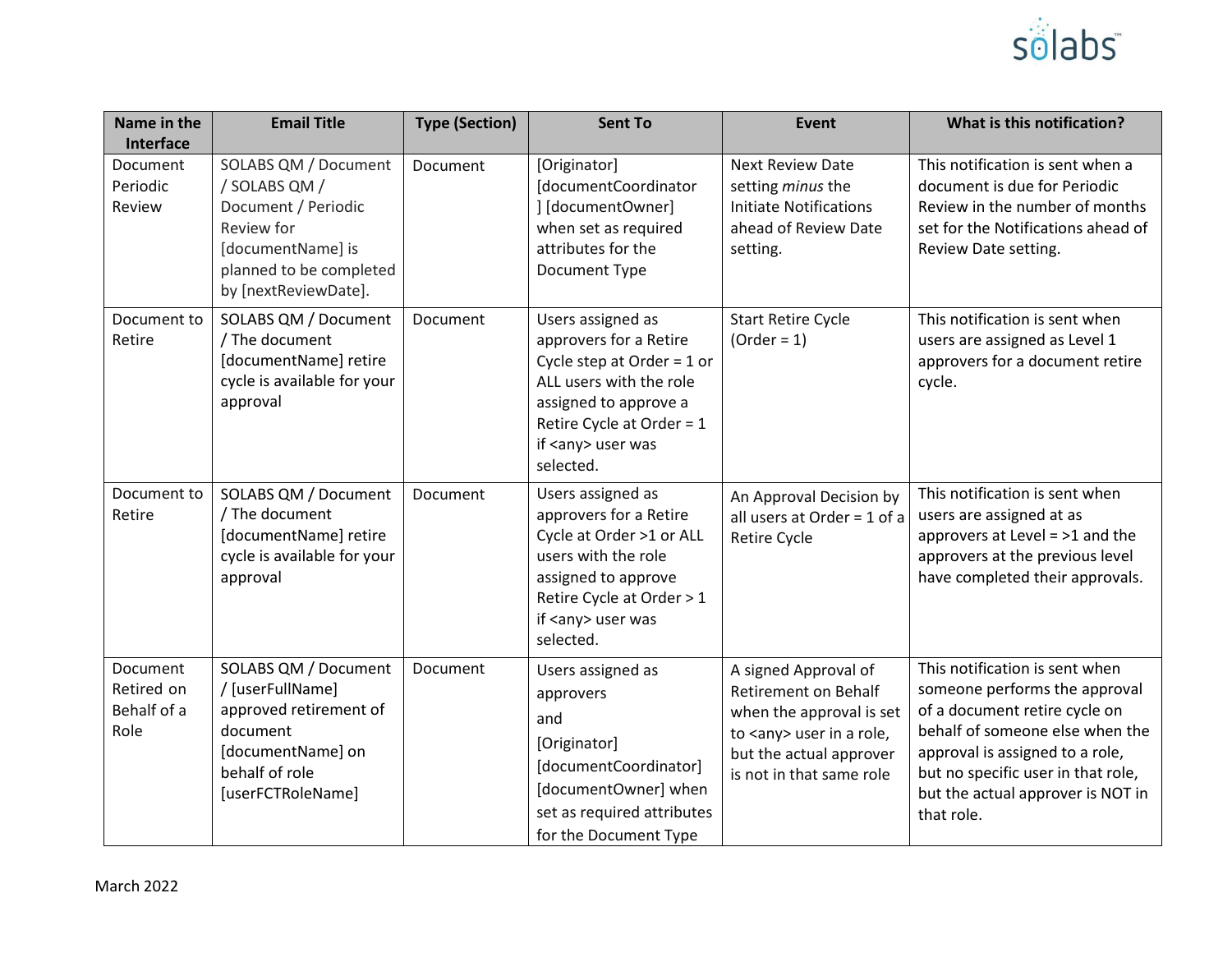

| Name in the<br>Interface                                                          | <b>Email Title</b>                                                                                                                              | <b>Type (Section)</b> | <b>Sent To</b>                                                                                                                                                  | Event                                                                                                                                                                                                                     | What is this notification?                                                                                                                                                                                                                                                                           |
|-----------------------------------------------------------------------------------|-------------------------------------------------------------------------------------------------------------------------------------------------|-----------------------|-----------------------------------------------------------------------------------------------------------------------------------------------------------------|---------------------------------------------------------------------------------------------------------------------------------------------------------------------------------------------------------------------------|------------------------------------------------------------------------------------------------------------------------------------------------------------------------------------------------------------------------------------------------------------------------------------------------------|
| Document<br>Retired on<br>Behalf of a<br>User                                     | SOLABS QM / Document<br>/ [userFullName]<br>approved<br>retirement of document<br>[documentName] on<br>behalf of user<br>[userFullNameSelected] | Document              | User assigned as<br>approver and the<br>[Originator]<br>[documentCoordinator]<br>[documentOwner]<br>when set as required<br>attributes for the<br>Document Type | A signed Approval of<br><b>Retirement on Behalf</b><br>when approval is<br>assigned to a role AND to<br>a specific user in that<br>role, but the actual<br>approver not the user<br>assigned                              | This notification is sent when<br>someone performs approves<br>the retirement of a document<br>on behalf of someone else<br>when the approval was<br>assigned to a specific person.                                                                                                                  |
| Document<br>Rejected<br>During<br>Retire Cycle                                    | SOLABS QM / Document<br>/ Document<br>[documentName] has<br>been rejected during<br>retire<br>cycle                                             | Document              | [Originator]<br>[documentCoordinator]<br>[documentOwner]<br>when set as required<br>attributes for the<br>Document Type                                         | An Approval Decision of<br>Reject during a Retire<br>Cycle.                                                                                                                                                               | This notification is sent as soon<br>as someone submits an<br>Approval Decision of Reject for<br>a document Retire Cycle.                                                                                                                                                                            |
| Document<br>Retirement<br>Rejected on<br>Your Behalf<br>(as Part of<br>Your Role) | SOLABS QM / Document<br>/ [userFullName]<br>rejected<br>retirement of document<br>[documentName] on<br>your<br>behalf                           | Document              | Users with the role<br>assigned to approve<br>a Retire Cycle.                                                                                                   | An Approval Decision of<br>Reject on Behalf during<br>a Retire Cycle when<br>approval was assigned<br>to a role AND to <any><br/>user in that role, but<br/>the approver does not<br/>have that role assigned</any>       | This notification is sent when<br>someone approves the<br>retirement of a document on<br>behalf of someone else when the<br>approval was assigned to a<br>specific role, but to no specific<br>user in that role, the actual<br>approver is NOT in that role and<br>the decision Reject is selected. |
| Document<br>Retirement<br>Rejected on<br>Your Behalf                              | SOLABS QM / Document<br>/ [userFullName]<br>rejected<br>retirement of document<br>[documentName] on<br>your<br>behalf                           | Document              | User assigned to<br>approve a Retire Cycle                                                                                                                      | An Approval Decision of<br>Reject on Behalf during<br>a Retire Cycle, where<br>the approval was<br>assigned to a specific<br>role AND a specific user<br>in that role, but the<br>user is another person<br>in that role. | This notification is sent when<br>someone approves the<br>retirement of a document on<br>behalf of someone else when the<br>approval was assigned<br>specifically to another person<br>and the Approval Decision of<br>Reject is selected.                                                           |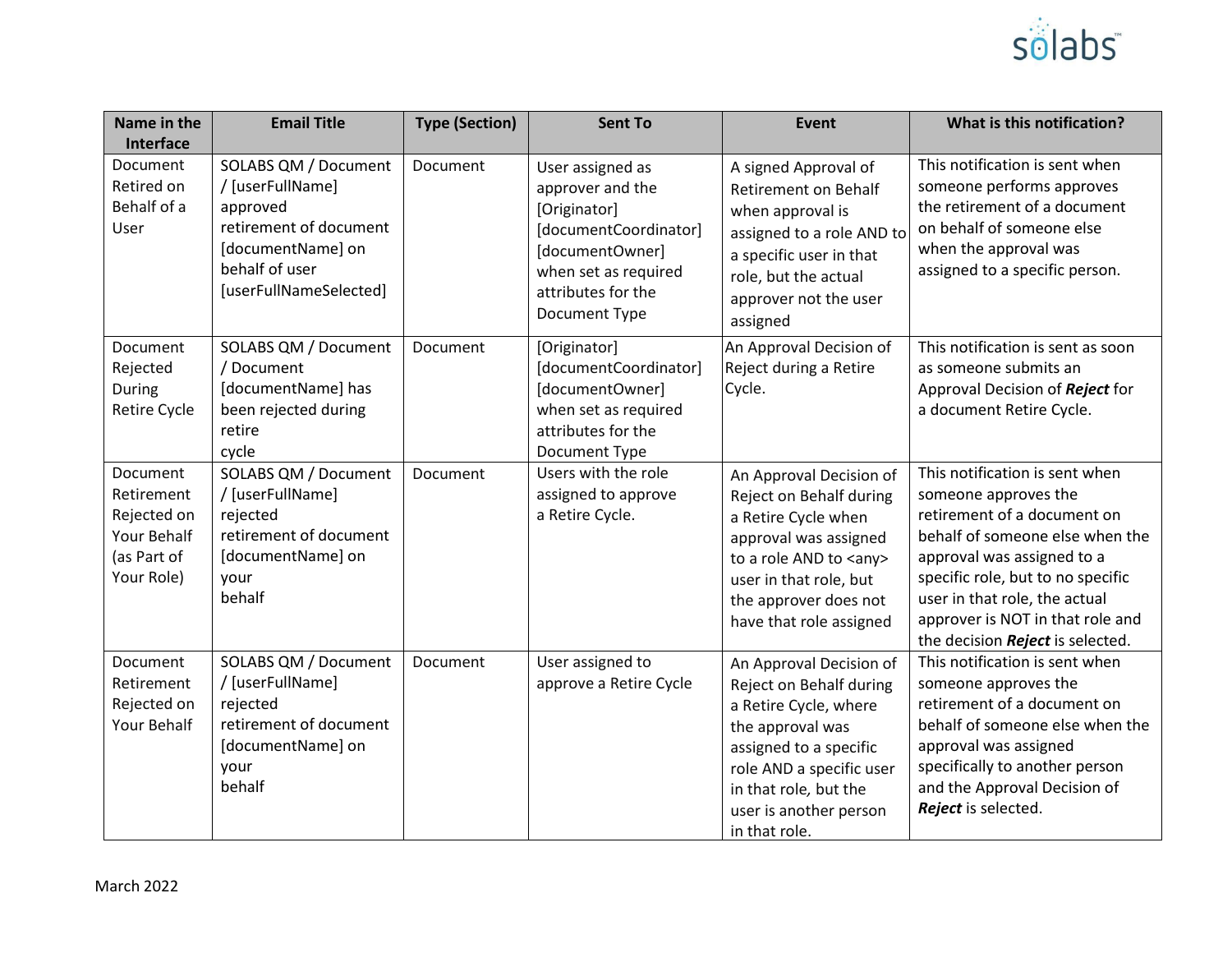

| Name in the<br><b>Interface</b>                    | <b>Email Title</b>                                                                                       | <b>Type (Section)</b> | <b>Sent To</b>                                                                                                                                                                                                                                                           | <b>Event</b>                                                                                                                 | What is this notification?                                                                                        |
|----------------------------------------------------|----------------------------------------------------------------------------------------------------------|-----------------------|--------------------------------------------------------------------------------------------------------------------------------------------------------------------------------------------------------------------------------------------------------------------------|------------------------------------------------------------------------------------------------------------------------------|-------------------------------------------------------------------------------------------------------------------|
| <b>Retire Cycle</b><br>Stopped<br>with<br>Comments | SOLABS QM / Document<br>/ Retire cycle for<br>document<br>[documentName] has<br>been stopped             | Document              | [Originator]<br>[documentCoordinator]<br>[documentOwner] when<br>set as required<br>attributes for the<br>Document Type                                                                                                                                                  | Stop Cycle                                                                                                                   | This notification is sent when the<br>retire cycle of a document is<br>stopped by using the Stop Cycle<br>option. |
| <b>Document</b><br>Retired                         | SOLABS QM / Document<br>/ Retire cycle completed<br>for document<br>[documentName]<br>(Document Retired) | <b>Document</b>       | [Originator]<br>[documentCoordinator]<br>[documentOwner] when<br>set as required attributes<br>for the Document Type<br>If document is linked to a<br>curriculum:<br>ALL users with a status $=$<br><b>TRAINED OF NOT TRAINED</b><br>for this version of the<br>document | Retire Cycle Completed                                                                                                       | This notification is sent when the<br>retire cycle of a document is<br>completed.                                 |
| Document<br>Retired                                | SOLABS QM / Document<br>/ Retire cycle completed<br>for document<br>[documentName]<br>(Document Retired) | Document              | [solabsTrainingAdminist<br>rator]                                                                                                                                                                                                                                        | Retire Cycle completed<br>as part of a Document<br>Control Process for a<br>Document Type set<br>with "Training<br>Required" | This notification is sent when the<br>retire cycle of a document is<br>completed.                                 |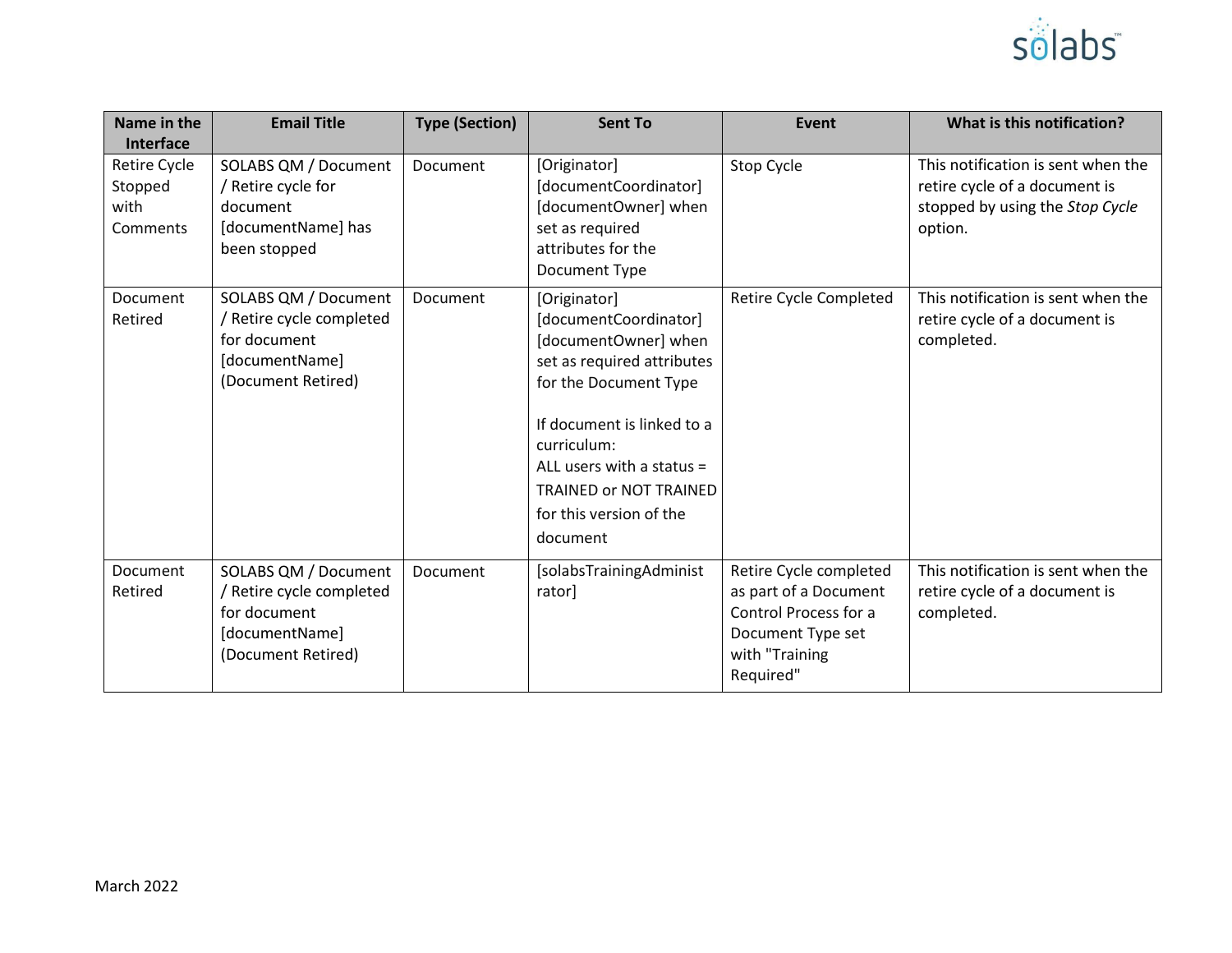

| Name in the      | <b>Email Title</b>        | <b>Type (Section)</b> | <b>Sent To</b>             | Event               | What is this notification?         |
|------------------|---------------------------|-----------------------|----------------------------|---------------------|------------------------------------|
| <b>Interface</b> |                           |                       |                            |                     |                                    |
| Reference        | SOLABS QM / Document      | Document              | [Originator]               | Document is retired | This document is sent when a       |
| Retired          | Document                  |                       | [documentCoordinator]      |                     | document linked as a Referred      |
|                  | [documentName] set as     |                       | [documentOwner] when       |                     | Document to another document       |
|                  | a                         |                       | set as required attributes |                     | is retired. This helps to evaluate |
|                  | reference of              |                       | for the Document Type      |                     | if this has an impact on the main  |
|                  | [documentName] is now     |                       |                            |                     | document.                          |
|                  | retired                   |                       |                            |                     |                                    |
|                  | Where:                    |                       |                            |                     |                                    |
|                  | $first [documentName] =$  |                       |                            |                     |                                    |
|                  | document (A) is retired   |                       |                            |                     |                                    |
|                  | and is set as Reference   |                       |                            |                     |                                    |
|                  | in                        |                       |                            |                     |                                    |
|                  | document (B) second       |                       |                            |                     |                                    |
|                  | [documentName]            |                       |                            |                     |                                    |
|                  | $=$ document (B) that has |                       |                            |                     |                                    |
|                  | document (A) set as       |                       |                            |                     |                                    |
|                  | reference                 |                       |                            |                     |                                    |
|                  |                           |                       |                            |                     |                                    |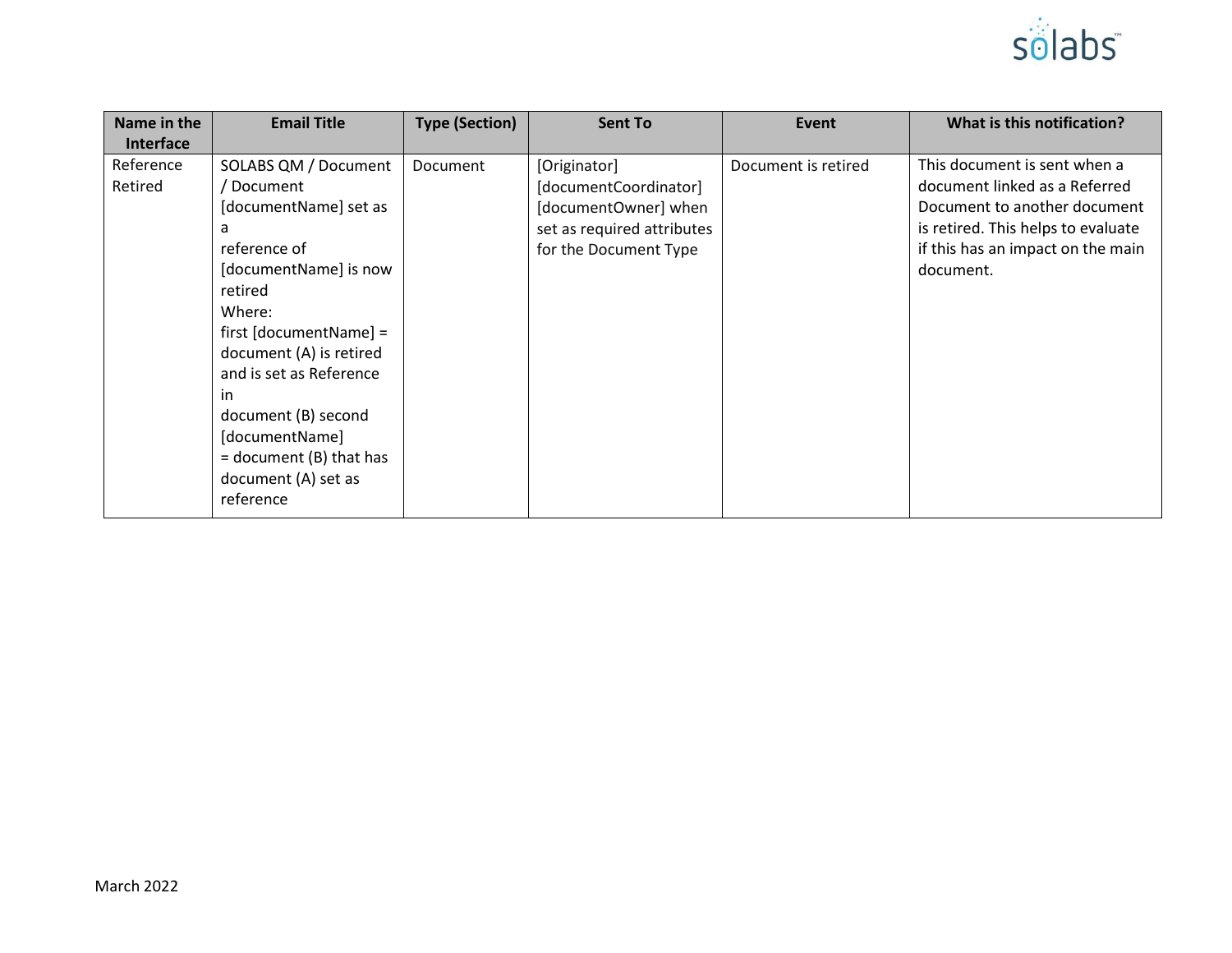

| Name in the                          | <b>Email Title</b>                                                                                                                                                                                                                                                                                                    | <b>Type (Section)</b> | <b>Sent To</b>                                                                                                       | Event                                                                                                            | What is this notification?                                                                                                                                                                                                                                                           |
|--------------------------------------|-----------------------------------------------------------------------------------------------------------------------------------------------------------------------------------------------------------------------------------------------------------------------------------------------------------------------|-----------------------|----------------------------------------------------------------------------------------------------------------------|------------------------------------------------------------------------------------------------------------------|--------------------------------------------------------------------------------------------------------------------------------------------------------------------------------------------------------------------------------------------------------------------------------------|
| Interface<br>Reference<br>Superseded | SOLABS QM / Document<br>/ Document<br>[documentName] set as<br>reference of<br>[documentName] is now<br>superseded<br>Where:<br>first [documentName] =<br>document (A) is<br>superseded and is set as<br>Reference in document<br>(B)<br>second<br>[documentName]<br>$=$ document (B) that has<br>document (A) set as | Document              | [Originator]<br>[documentCoordinator]<br>[documentOwner] when<br>set as required attributes<br>for the Document Type | Document is superseded                                                                                           | This document is sent when a<br>document linked as a Referred<br>Document to another document<br>and is superseded by another<br>document. This helps to evaluate<br>if this has an impact on the main<br>document.                                                                  |
| Reference<br>removed                 | reference<br>SOLABS QM / Document<br>/ Document<br>[documentName]<br>removed<br>from being linked as a<br>reference<br>Where:<br>[documentName] is the<br>name of the document<br>set<br>as reference and being<br>removed                                                                                            | Document              | <b>Users with SOLABS</b><br>System Administrator<br>role                                                             | A document linked as<br>Referred Document of<br>an Approved or an<br>Approved & Effective<br>document is removed | This notification is sent when a<br>document that was linked as a<br>Referred Document to another<br>document is removed from being<br>linked as a reference. This can<br>help evaluate if this has an<br>impact on other documents<br>where this document is set as a<br>reference. |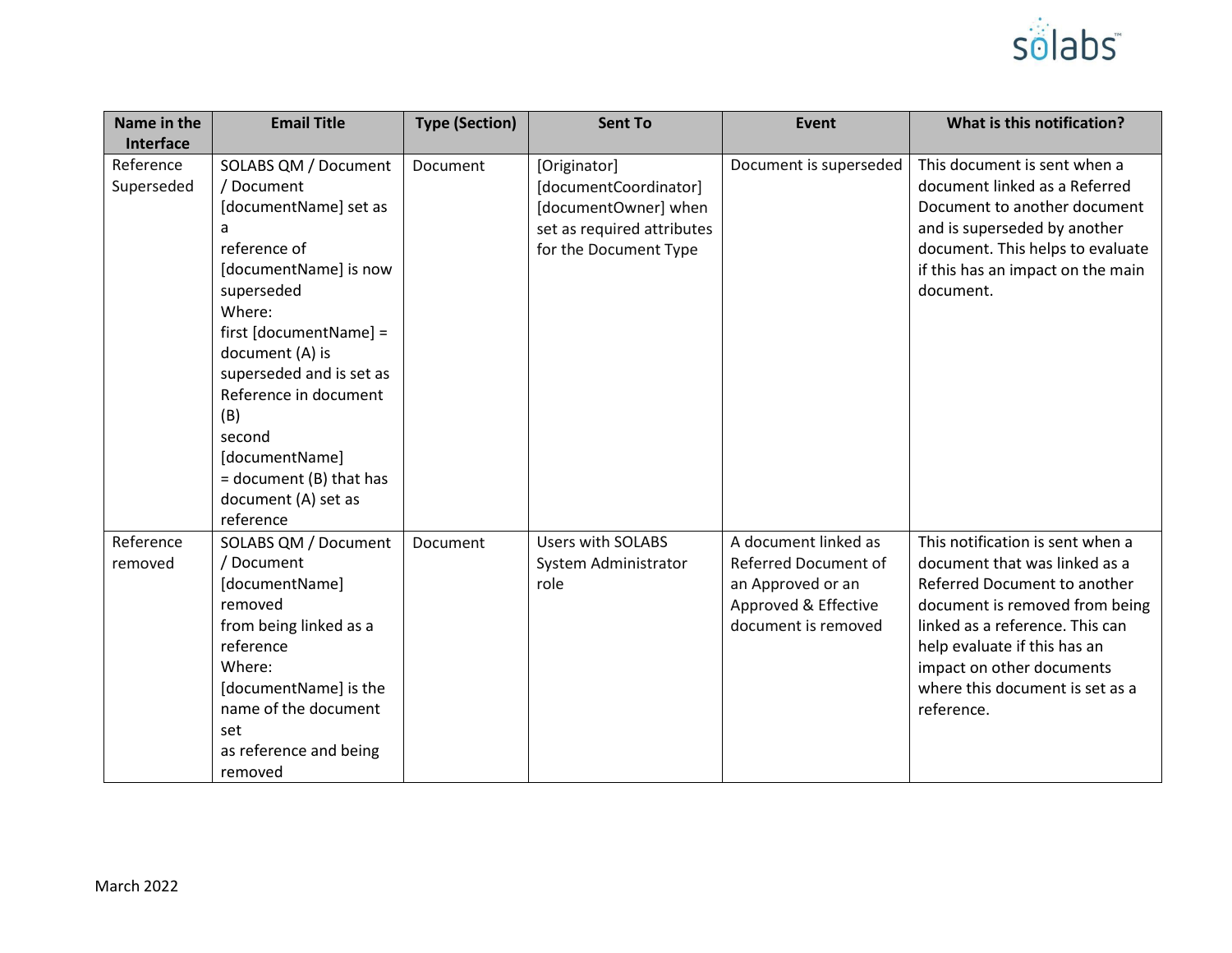

| Name in the<br>Interface      | <b>Email Title</b>                                                                                                                                                                                                                                  | <b>Type (Section)</b> | <b>Sent To</b>                                                                                                                                                                                                                                    | Event                                                                                                                                                                                                     | What is this notification?                                                                                                                                                                                                                                      |
|-------------------------------|-----------------------------------------------------------------------------------------------------------------------------------------------------------------------------------------------------------------------------------------------------|-----------------------|---------------------------------------------------------------------------------------------------------------------------------------------------------------------------------------------------------------------------------------------------|-----------------------------------------------------------------------------------------------------------------------------------------------------------------------------------------------------------|-----------------------------------------------------------------------------------------------------------------------------------------------------------------------------------------------------------------------------------------------------------------|
| Document<br>not<br>superseded | SOLABS QM / Document<br>/ Document<br>[documentName] has<br>not<br>been superseded by<br>document<br>[documentName]<br>Where:<br>First document is the<br>document set as<br>supersede and second<br>document is then main<br>document superseding. | Document              | [Originator]<br>[documentCoordinator]<br>[documentOwner] when<br>set as required attributes<br>for the Document Type                                                                                                                              | A document becomes<br>effective with the<br>superseded document<br>having an 'In Process'<br>version (so it cannot be<br>superseded)                                                                      | This notification is sent when a<br>document set to be superseded<br>by another document is NOT<br>superseded when that document<br>is approved. This can happen in<br>the case where the document<br>that set to be superseded has an<br>'in process' version. |
| Document<br>Effective         | SOLABS QM / Document<br>/ Document<br>[documentName] has<br>been set effective                                                                                                                                                                      | Document              | [Originator]<br>[documentCoordinator]<br>[documentOwner] when<br>set as required attributes<br>for the Document Type                                                                                                                              | A document becomes<br>Effective.                                                                                                                                                                          | This notification is sent when a<br>document becomes effective.                                                                                                                                                                                                 |
| Document<br>Effective         | SOLABS QM / Document<br>/ Document<br>[documentName] has<br>been set effective                                                                                                                                                                      | Document              | [Originator]<br>[documentCoordinator]<br>[documentOwner] when<br>set as required attributes<br>for the Document Type<br>If the document is<br>linked to a curriculum:<br>ALL users with a status =<br>TRAINED for this version<br>of the document | Document set to an<br>Effective status, either:<br>-On document approval<br>-Automatically by the<br>system<br>-Through a Document<br><b>Control Process</b><br>-Through Modify<br>Metadata Only function | This notification is sent when a<br>document becomes effective.                                                                                                                                                                                                 |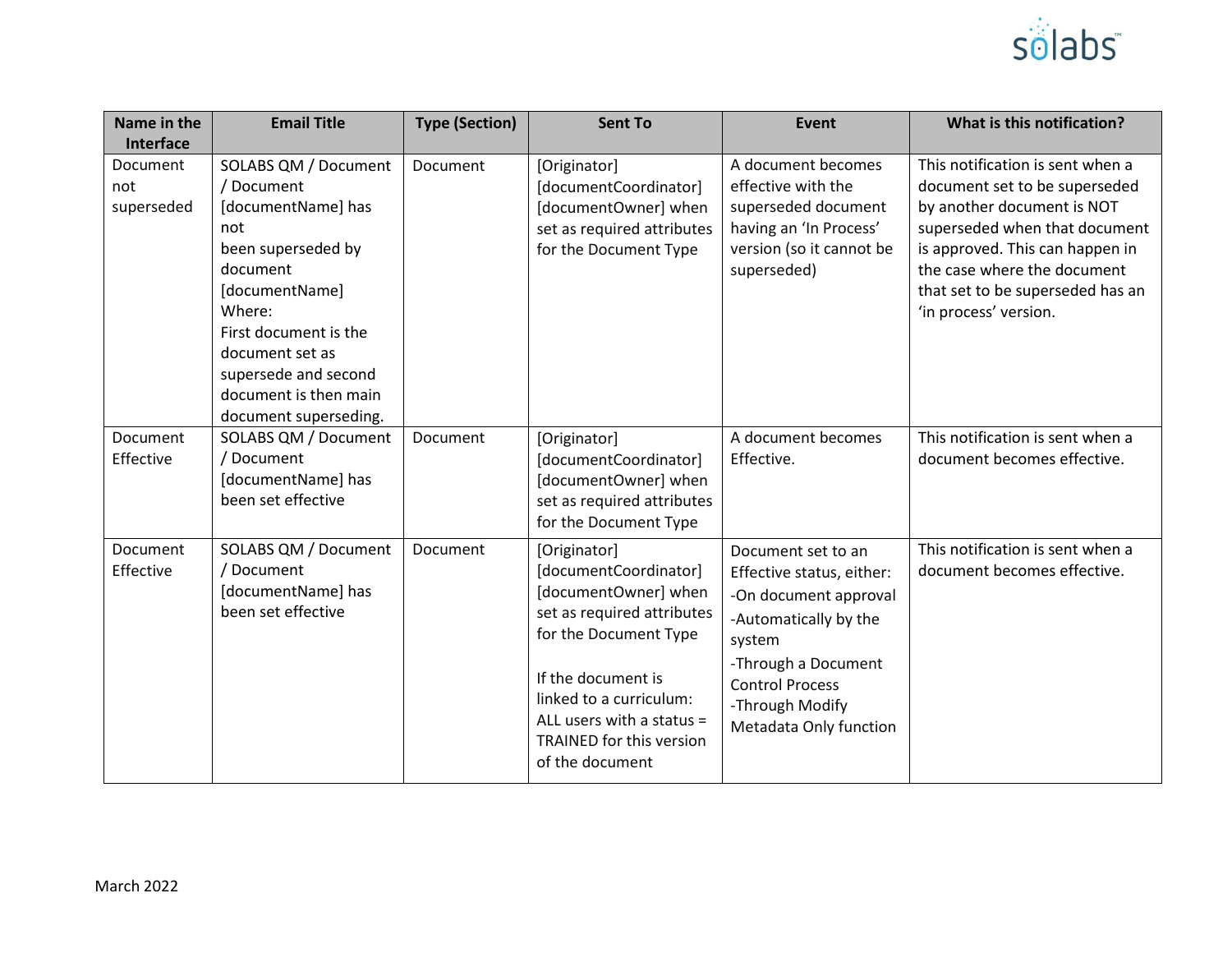

| Name in the<br>Interface                              | <b>Email Title</b>                                                                                                                                                                                                                                 | <b>Type (Section)</b> | <b>Sent To</b>                                                                                                                                                        | <b>Event</b>                                                                                        | What is this notification?                                                                                                                                                                           |
|-------------------------------------------------------|----------------------------------------------------------------------------------------------------------------------------------------------------------------------------------------------------------------------------------------------------|-----------------------|-----------------------------------------------------------------------------------------------------------------------------------------------------------------------|-----------------------------------------------------------------------------------------------------|------------------------------------------------------------------------------------------------------------------------------------------------------------------------------------------------------|
| Completed:<br><b>End User</b><br>Training<br>Activity | SOLABS QM / Training /<br>End-users' confirmation<br>completed for Training<br>Activity [activityName]<br>related to curriculum<br>[curriculumName]                                                                                                | <b>Training</b>       | Users with the SOLABS<br><b>Training Administrator</b><br>role                                                                                                        | Last of the assigned End<br>Users has confirmed<br>credit for the Training<br>Activity.             | This notification is sent when all<br>users assigned to a training<br>activity are at a status of Trained.<br>It will not be sent if the<br>Completion requirement is End<br>user confirmation only. |
| Completed:<br>Training<br>Activity                    | SOLABS QM / Training /<br>Training completed for<br><b>Training Activity</b><br>[activityName] related to<br>Curriculum<br>[curriculumName] as of:<br>[Today's Date Time]                                                                          | Training              | Users with the SOLABS<br><b>Training Administrator</b><br>role                                                                                                        | <b>Training Activity</b><br>Completed                                                               | This notification is sent when ALL<br>the completion requirements for<br>the training activity is completed<br>(grades, second confirmation,<br>etc.)                                                |
| Training<br>Failed<br>(Third<br>Attempt)              | SOLABS QM / Training /<br>User [username] [(Full<br>Name)] has 3 Failing<br><b>Attempts for Training</b><br>Activity [activityName]                                                                                                                | Training              | User set as Manager in<br>the User Account of the<br>user who has the three<br>failing attempts and<br>users with the SOLABS<br><b>Training Administrator</b><br>role | <b>Training Activity</b><br>requiring a Passing<br>Grade has been failed a<br>3 <sup>rd</sup> time. | This notification is sent when an<br>assigned user had failed a<br>Training Activity 3 times.                                                                                                        |
| Returned:<br>Task (to<br>Originator)                  | SOLABS QM / Task /<br>Task [AHTName] has<br>been returned to<br>originator<br>(as part of<br>[processUniqueID] $)^1$<br>(as part of N/A) <sup>2</sup><br>(when task is a<br>Secondary Task)<br><sup>2</sup> (when task is NOT a<br>Secondary Task) | Task                  | [AHTOriginatorUser]                                                                                                                                                   | Return to Originator                                                                                | This notification is sent when a<br>task assigned to someone is<br>return to the originator of the<br>task using the Return to<br>Originator option.                                                 |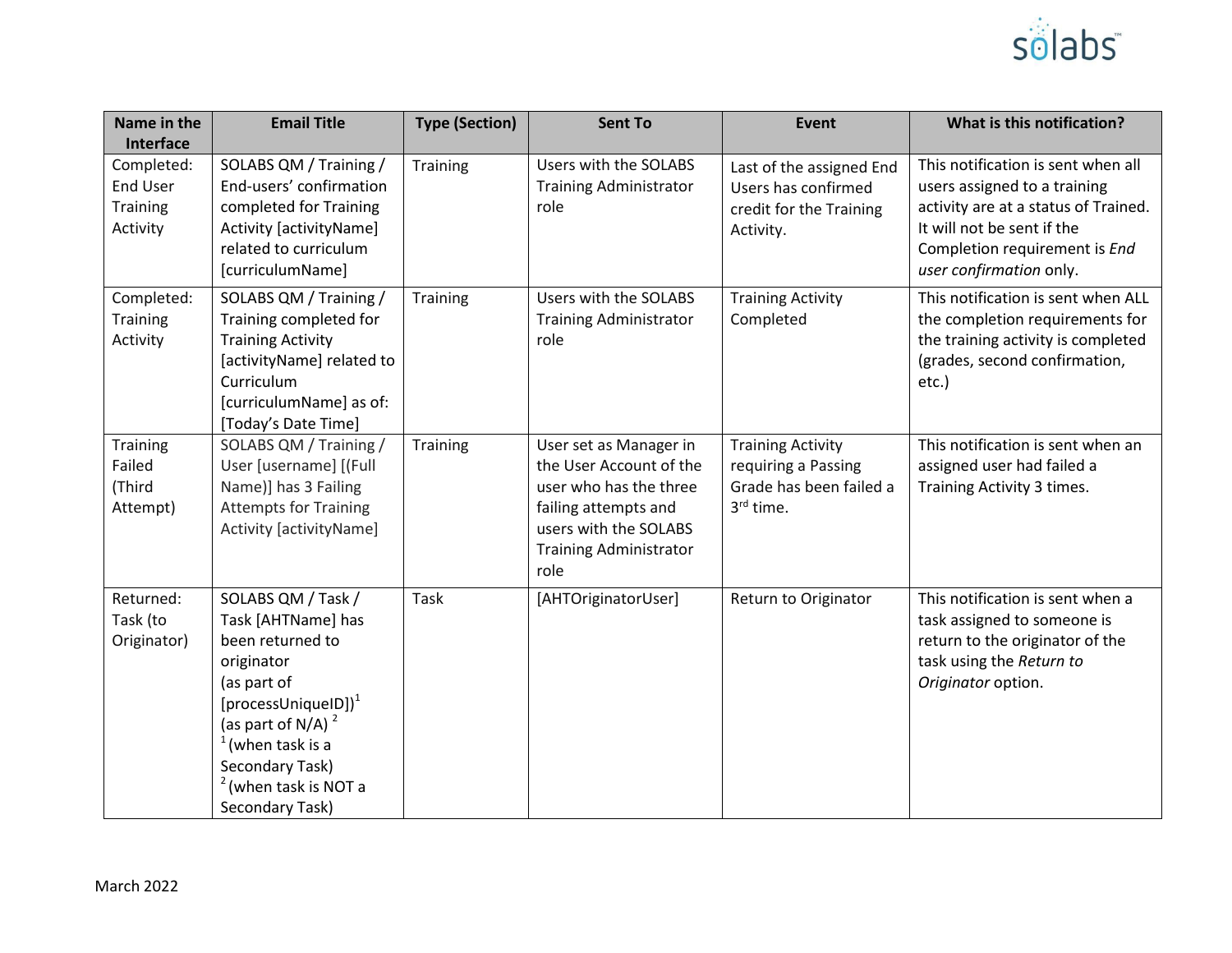

| Name in the<br>Interface                                        | <b>Email Title</b>                                                                                                                                                                                                                              | <b>Type (Section)</b> | <b>Sent To</b>      | Event                                               | What is this notification?                                                                                                                                                                                                              |
|-----------------------------------------------------------------|-------------------------------------------------------------------------------------------------------------------------------------------------------------------------------------------------------------------------------------------------|-----------------------|---------------------|-----------------------------------------------------|-----------------------------------------------------------------------------------------------------------------------------------------------------------------------------------------------------------------------------------------|
| Returned:<br>Task (to<br>Assignee)                              | SOLABS QM / Task /<br>Task [AHTName] has<br>been returned to<br>assignee<br>(as part of<br>[processUniquelD]) $1$<br>(as part of N/A) $^2$<br>(when task is a<br>Secondary Task)<br><sup>2</sup> (when task is NOT a<br>Secondary Task)         | Task                  | [AHTAssigneeUser]   | Return to Assignee                                  | This notification is sent when a<br>task assigned to someone is<br>returned to this person by the<br>Originator of the task (using the<br>Return to Assignee function) after<br>this task had been returned to<br>them by the assignee. |
| <b>Status</b><br>Changed:<br>Task<br>Completed                  | SOLABS QM / Tasks /<br>Task [AHTName] is<br>completed (as part of<br>[processUniqueID] $)^1$<br>(as part of N/A) $^2$<br>$1$ (when task is a<br>Secondary Task)<br>$2$ (when task is NOT a<br>Secondary Task)                                   | <b>Task</b>           | [AHTOriginatorUser] | Status = Completed                                  | This notification is sent when a<br>task is completed by changing<br>the Status of the task to<br><b>Completed</b> or by setting the <i>End</i><br>Date to Today's date.                                                                |
| <b>Status</b><br>Changed:<br>Task<br>Returned to<br>In Progress | SOLABS QM / Tasks /<br>Completed task<br>[AHTName] is back to In<br>Progress (as part of<br>[processUniqueID] $)^{1}$<br>(as part of N/A) $^2$<br>$1$ (when task is a<br>Secondary Task)<br><sup>2</sup> (when task is NOT a<br>Secondary Task) | Task                  | [AHTOriginatorUser] | A status change from<br>Completed to In<br>Progress | This notification is sent when a<br>task has been completed and the<br>Status is changed back to In<br>Progress.                                                                                                                        |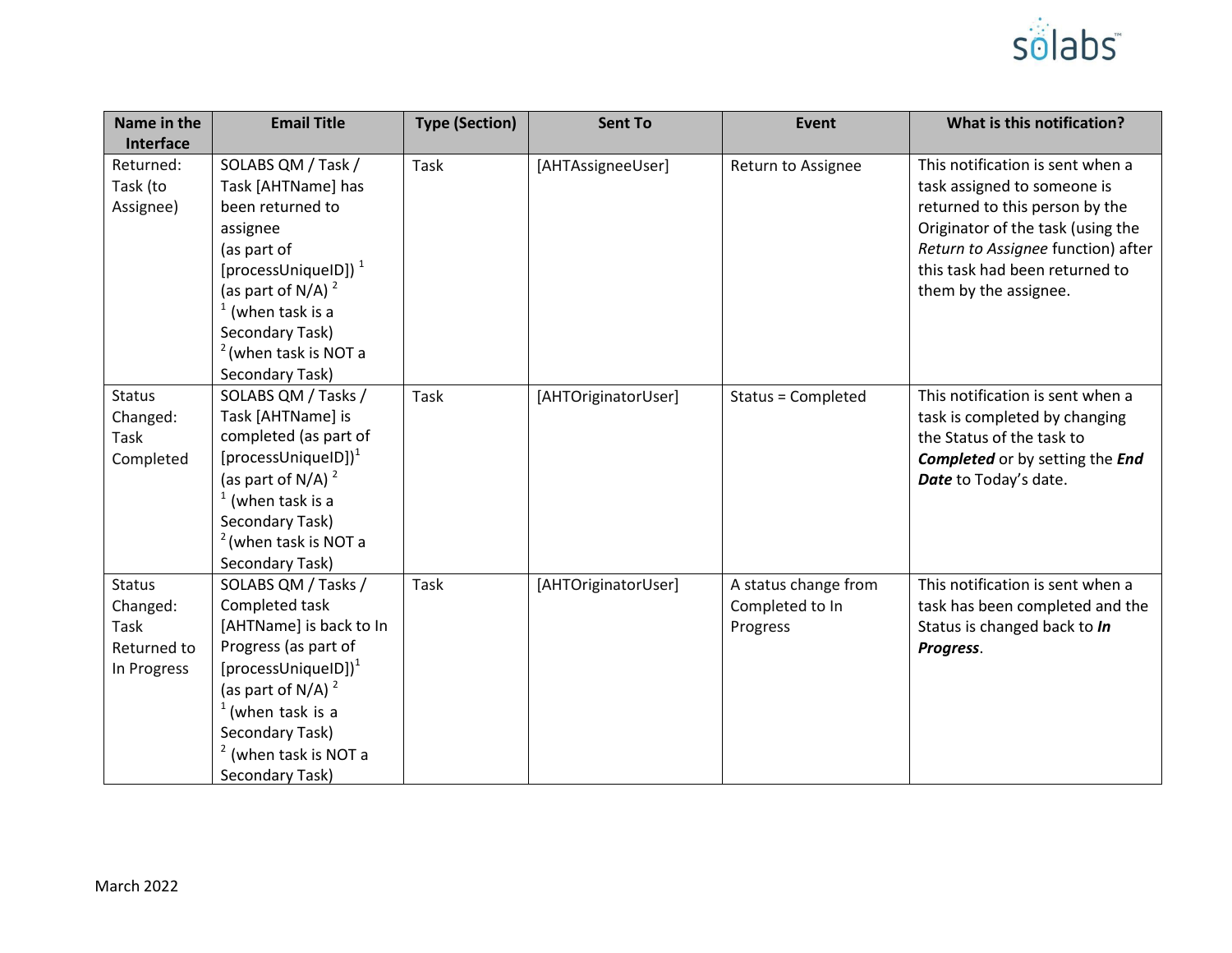

| Name in the<br>Interface                           | <b>Email Title</b>                                                                                                                               | <b>Type (Section)</b> | <b>Sent To</b>                                                                    | Event                                                                                                                                                                                                                                                                                                                                                              | What is this notification?                                                                                                                                                                      |
|----------------------------------------------------|--------------------------------------------------------------------------------------------------------------------------------------------------|-----------------------|-----------------------------------------------------------------------------------|--------------------------------------------------------------------------------------------------------------------------------------------------------------------------------------------------------------------------------------------------------------------------------------------------------------------------------------------------------------------|-------------------------------------------------------------------------------------------------------------------------------------------------------------------------------------------------|
| User<br>Account<br>Locked (E-<br>Sign<br>Attempts) | SOLABS QM / Setup /<br>Account has been locked<br>for [username] after too<br>many unsuccessful login<br>attempts                                | Setup                 | Users with the<br><b>SOLABS System</b><br>Administrator role                      | 'X' unsuccessful e-sign<br>attempts (depending on<br>configuration)                                                                                                                                                                                                                                                                                                | This notification is sent when a<br>user in the system performs an<br>e-signature and fails to provide<br>the correct username/password<br>more than the maximum<br>number of attempts allowed. |
| Assigned:<br>Training<br>Activity                  | SOLABS QM / Training<br>/Required: End-user<br>confirmation for training<br>activity [activityName]<br>related to curriculum<br>[curriculumName] | <b>Training</b>       | Assignees of a Training<br>Activity, either as End<br><b>Users or as Trainers</b> | <b>Training Activity status</b><br>is set to Active after<br>users have been<br>assigned<br>or<br>Users are assigned to a<br>Training Activity that is<br>already at a status of<br>Active<br>or<br><b>Active Training Activity</b><br>is assigned to a new<br>user through the 'Assign<br>by End<br>User'option<br>in the Training<br><b>Administration menus</b> | This notification is sent when a<br>Training Activity is assigned to<br>trainees.                                                                                                               |
| <b>AD Account</b><br>Created                       | SOLABS QM / Welcome<br>to SOLABS QM. Your<br>account has been<br>activated.                                                                      | Setup                 | User for whom account<br>has been created.                                        | <b>User Account created</b><br>with Login Type $=$<br><b>SOLABS Identity</b>                                                                                                                                                                                                                                                                                       | This notification is sent when a<br>new account of Login Type =<br>SOLABS Identity is created.                                                                                                  |